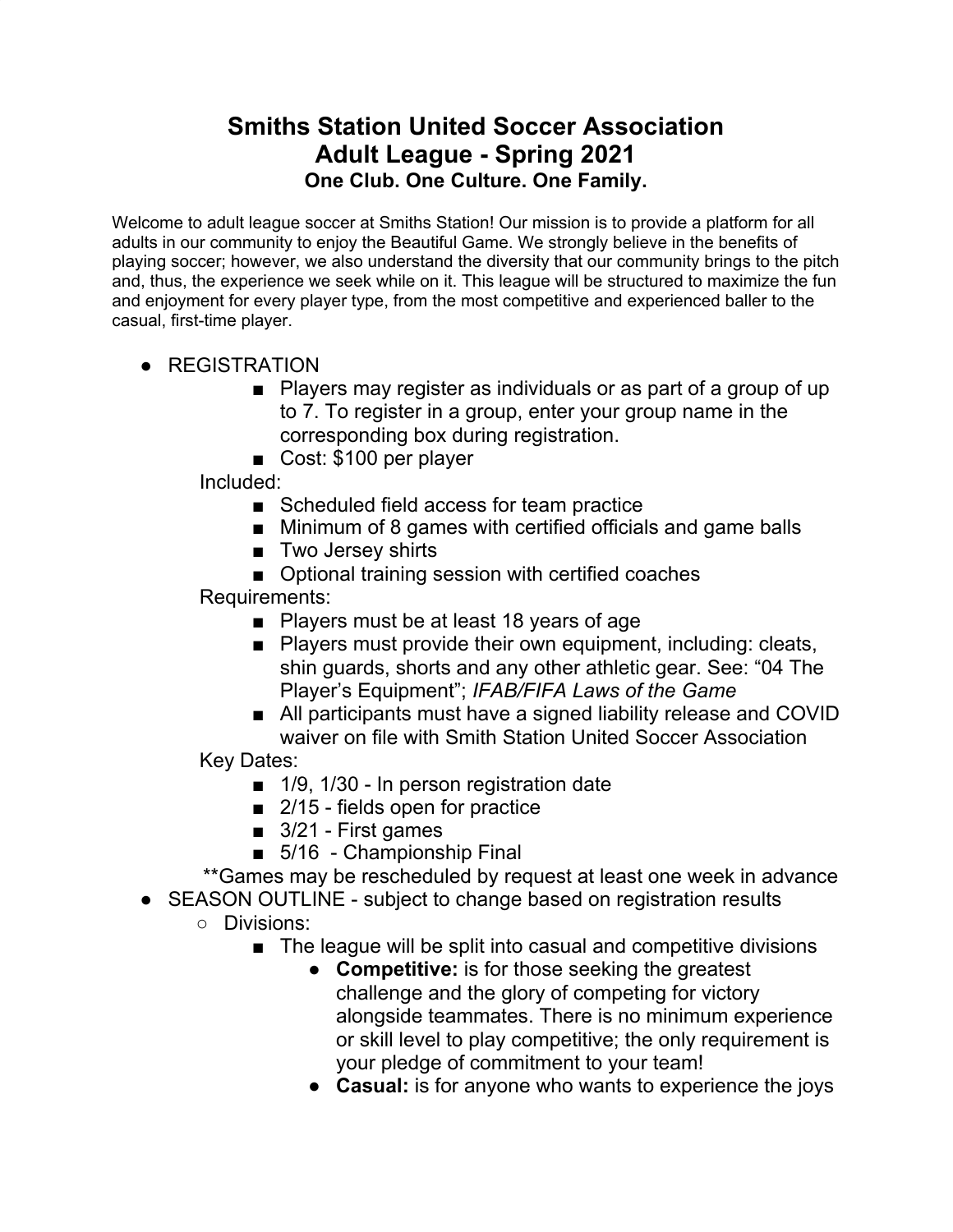of playing soccer in a friendly and laid back environment. You do it for the fun, the friendship, and some great exercise!

- Teams:
	- Teams will be auto drafted by the league
	- All players who enter the same group name during registration will be placed on the same team up to the maximum group size
	- Teams will be balanced by age and playing experience to ensure a competitive season
- Practices:
	- Days and times for field access will be provided preseason
	- Teams may choose to practice onsite at any point during allotted times
	- No restrictions will be placed on total practice time
	- Teams may arrange their own practices off premises
- Games:
	- Games will be held on Sunday afternoons with the potential for alternate make up game days
	- Game formats will be announced at close of registration
	- Season will be split into regular season and playoff games
	- Regular season bracket and playoff format will be drawn at close of registration
	- Playoff bracket will be drawn based on regular season results
	- Competitive division will play for the Smith Station Copa de Mayo title
	- Full concessions will be available
- CODE OF CONDUCT

All Players, spectators, and officials are expected to uphold the values of respect, equality, and sportsmanship both on and off the field.

In line with this league's goals of community, and the tradition of sportsmanship in this game across the globe, SSUSA will enforce a **zero tolerance policy** for the following behavior:

- Open disrespect or disregard towards match or club officials
- ANY physical altercations outside of the rules and play of game
- Repeated or severe verbal abuse or use of profanity
- Smoking or consumption of alcohol on premises
- Any on-field action that draws a red card

Any persons found guilty of this behavior will be ejected from the premises and banned from all club events for the remainder of the season,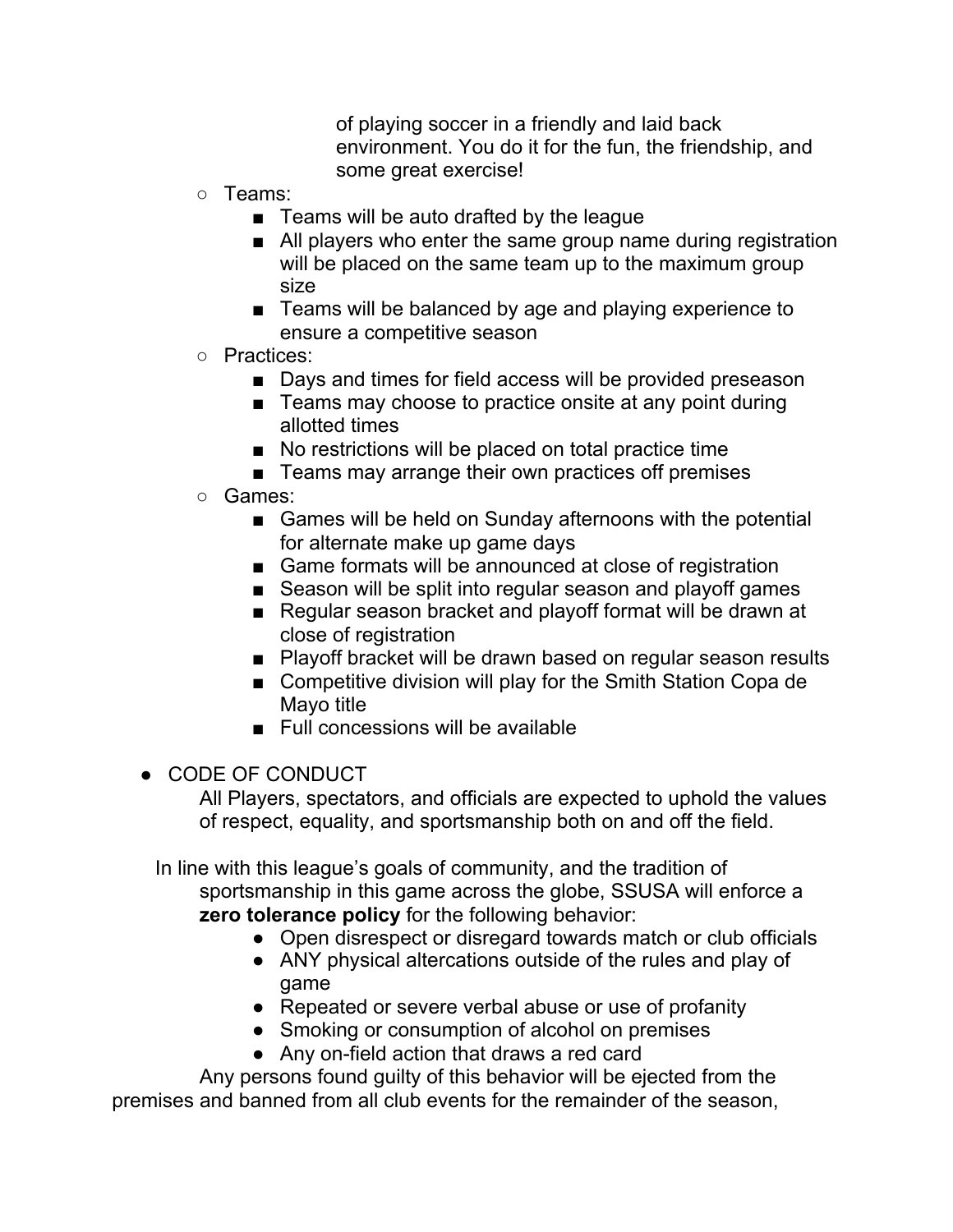pending a SSUSA board review and hearing. Players found guilty will forfeit their league registration with no refund.

- COVID CONSIDERATIONS
	- All players, officials, staff, spectators, and any other persons within the field space are subject to local, state, and federal COVID restrictions
	- We ask that all persons observe 6 foot social distancing and/or face covering where possible, especially near non-household members
	- Any behavior by any persons judged to be unsafe by league, club, or city officials may be met by a warning and/or dismissal from the park
- LAWS OF THE GAME

This league will conform to the **IFAB/FIFA Laws of the Game**, except where otherwise stated in this document.

## **Link to the official 2021 FIFA Laws of the Game:**

[https://resources.fifa.com/image/upload/ifab-laws-of-the-game-2020-](https://resources.fifa.com/image/upload/ifab-laws-of-the-game-2020-21.pdf?cloudid=d6g1medsi8jrrd3e4imp) [21.pdf?cloudid=d6g1medsi8jrrd3e4imp](https://resources.fifa.com/image/upload/ifab-laws-of-the-game-2020-21.pdf?cloudid=d6g1medsi8jrrd3e4imp)

- Officials:
	- Head referees must be at least 18 years of age
	- Assistant referees may be under 18 for the purposes of training and development
	- Spectators and players may not address underage officials under any circumstances
- Fouls and Misconduct:
	- Slide tackling is prohibited in casual division competitions
	- On field profanity will be considered a yellow card offence
	- All red card bookings, including through yellow card accumulation, will result in the offending player's suspension for the remainder of the season, as per league Code of **Conduct**
- Substitutions:
	- No limit shall be placed on the number of substitutions allowed per game
	- No limit shall be placed on return substitutions; in other words, players may substitute off and back onto the field of play
	- Players to be substituted into play must stand at the center field line and wait to be called on by the officials
	- Number of players: TBD
	- Field Dimensions: Will correspond to the number of players as guided by US Soccer